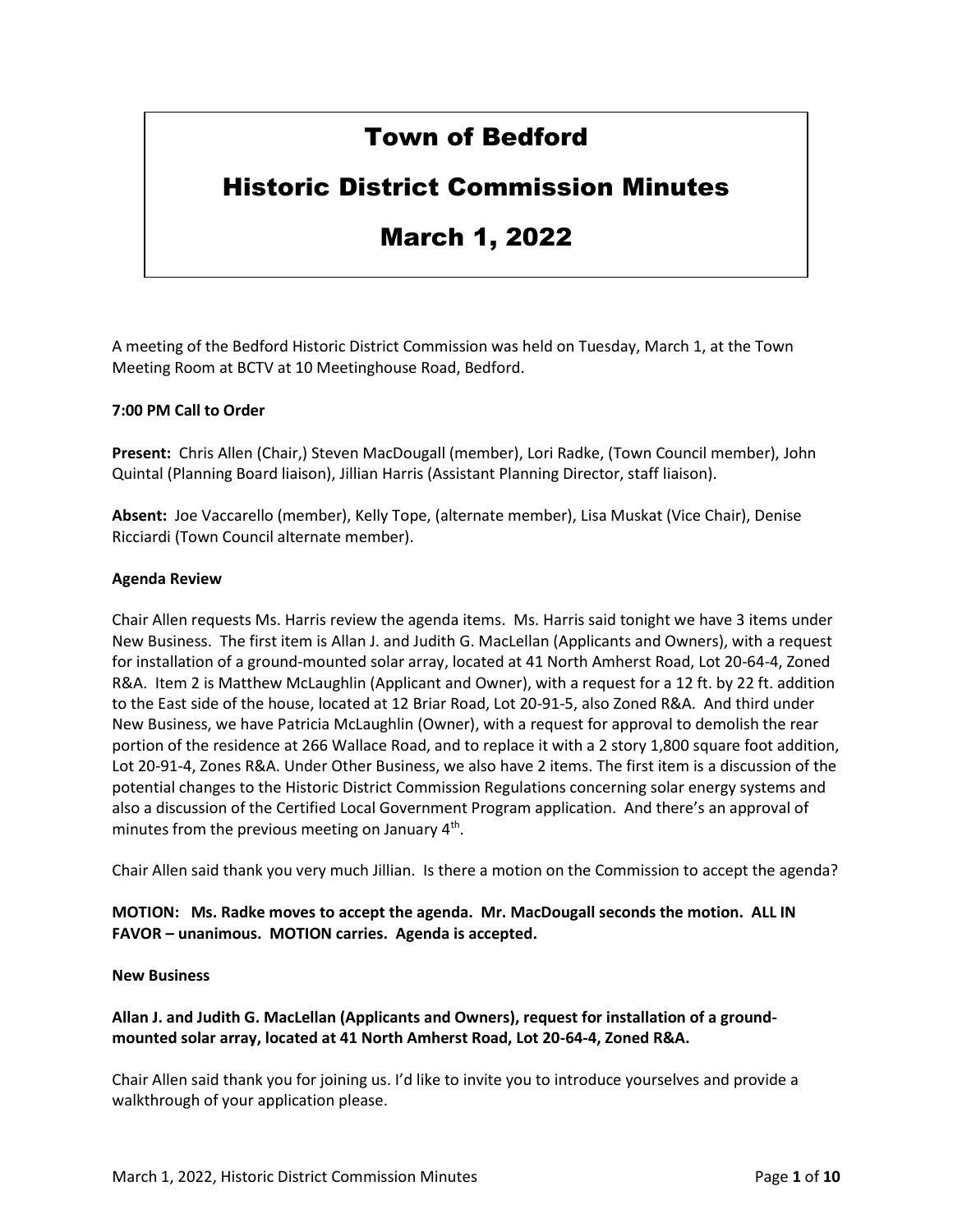**Mr. Allan MacLellan testifies:** I am Al MacLellan. This is my wife, Judith. We live at 41 North Amherst Road. We are petitioning for a new solar array. Chair Allen interjected alright. I think it's a groundmounted array. Do we have an image that provides the height of the array that we could take a look at? Mr. MacLellan asked, the height of it? Chair Allen said yes, please. Mr. MacLellan said it is about 6 feet tall, is what our representative has told us. Ms. Harris said Al, just so you know, your pdf is on the screen. If you want to use the mouse, you can scroll through all your application materials. [Ms. MacLellan assists Mr. MacLellan with the mouse and pdf.] Chair Allen said I think there's an image somewhere in the package that shows maybe what the array is planned to look like. Mr. MacLellan continued this is a picture of the planned array. Chair Allen said alright, maybe just the top of that page, it shows the height—so that's the 6 feet we're talking about off the ground. Is that right? Mr. MacLellan said yes. There it is. Chair Allen said alright. So, it looks like 5 foot 11 right there, right? Is that an additional 1 foot on the struts maybe at the bottom? Mr. MacLellan said that would be my guess. I'm not sure. Ms. MacLellan added it looks like it's 6 feet. Chair Allen said yes, that 5' 11" is just throwing me off because it doesn't go all the way to the bottom. So, I just didn't know if it was a 5-foot or a 6 foot, or sorry—a 6-foot or a 7-foot height approximately we're talking about. So, this is going to go where on the property? Mr. MacLellan said this shows where the array will be. This is where it is. You can see this shows the panels. They're aligned directly behind this addition. Chair Allen said okay, Amherst is at the bottom of the screen, right, and then that's the back portion of the house that it's going to be set behind. Mr. MacLellan said it is, yes. Chair Allen said okay, is there any tree removal or anything that's going to be required for this? Mr. MacLellan said no. We planted all these trees, so we don't want to be removing any of them. Chair Allen said okay. Alright, I'll open it up to other members of the Commission. Does anyone have any questions they would like to ask?

Ms. Radke said I have a question, Mr. Chair. So, abutter letters have been sent to all, I would assume. Any issues? Ms. Harris said we received no comments. Ms. Radke said okay, that's good. Mr. MacLellan said we have one neighbor here, if you'd like to ask him if he'd like to have anything to say. Chair Allen said we'll open it up to public comments after the Commission asks their questions. Mr. MacLellan said okay.

Mr. MacDougall said I think you've provided some pictures from the abutters' properties, too, as far as what their view would be of it. So, that was good. Ms. Radke agreed, adding the application is pretty thorough. Question, being new on this Committee, are there any other residents in this Historic District that have some solar arrays, or is this one of the first ones? Ms. Harris answered there are, and we did see a ground mounted array last year as well, close by at 99 Bedford Center Road. We have seen these. Ms. Radke said oh, I don't remember that one. Okay, good. Chair Allen said I think the frequency of these solar panel applications has been increasing pretty steadily in the past year- year and a half or so, right? Alright, so I'll echo Lori's comments that the application put forward some images that made it pretty clear where this was going to sit behind the house. Also, I certainly appreciate you providing the pictures from your abutters' angles so that we can understand what that looks like as well. I don't personally have any other questions. I feel the application kind of set this forward in a very clear manner. I'll ask one more time any questions from the Commission before we open it up to the public? [No questions] Alright, thank you. So, with that, I'll invite any members of the public that are here to speak that would like to share any thoughts. Please, sir, if you wouldn't mind just stepping up to the microphone. Ms. Radke said just make sure you say your name and address. That would be helpful.

**Mr. John Cormier testifies:** John Cormier, 42 Church, right up behind Allan, behind their house. I'm just curious, you said you have a picture of what it would look like from our house? Mr. MacLellan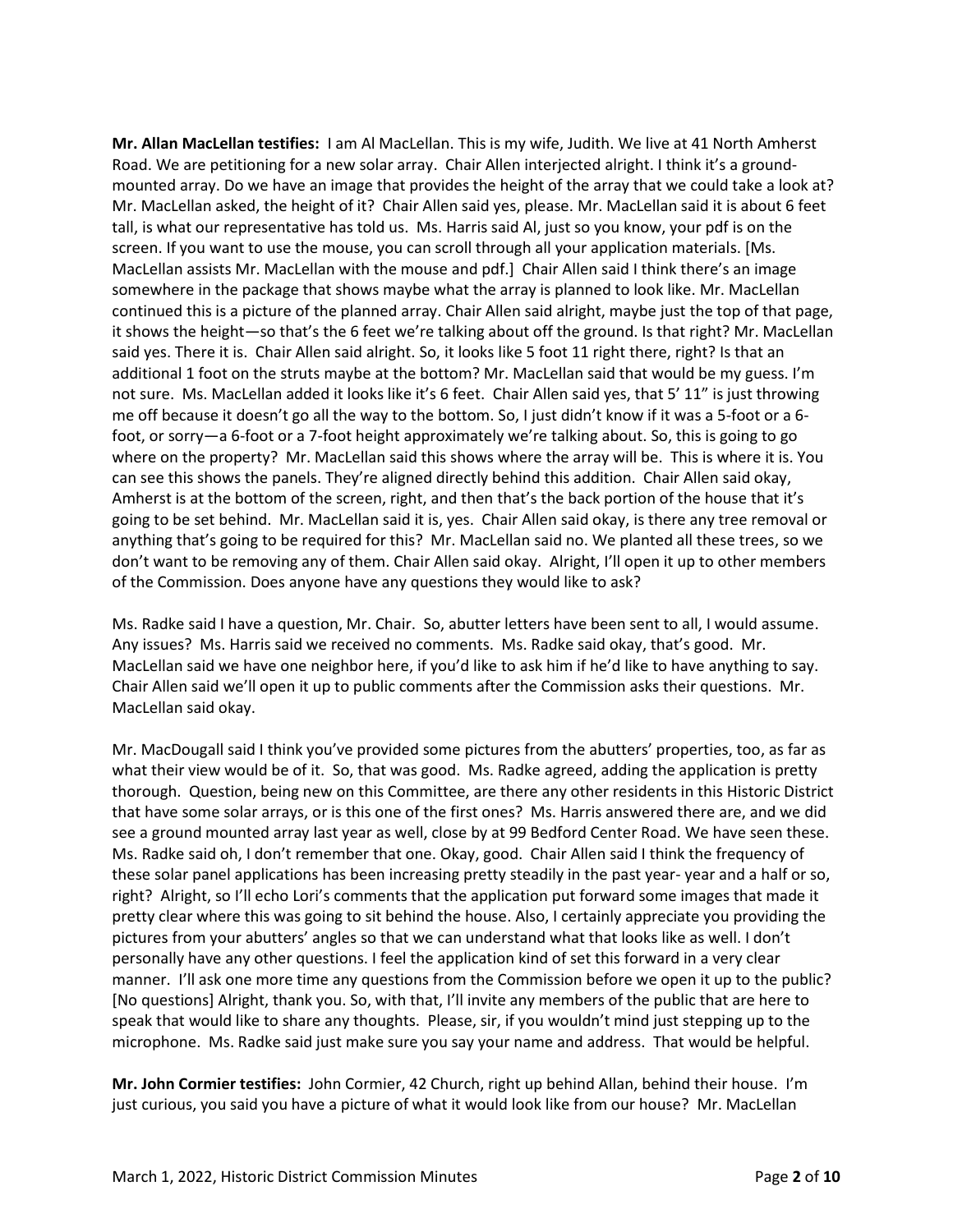answered not from your house, John, it's from the next-door neighbors' house. Mr. Cormier said okay, so, it's going to be directly behind the pine trees that are back there? Mr. McLellan said pretty much. Mr. Cormier continued so we won't be able to see it from our porch? Mr. MacLellan said it might be a little wider than the pine trees, but there's a pear tree in there also, so. Mr. Cormier said okay, thank you.

Chair Allen said thank you. Alright. Are there any other comments? [None] Okay. So, I'll offer it to the Commission one more time. Any additional comments or questions for the applicant? [None] Alright. With that, is there a motion on the application?

**MOTION: Ms. Radke moves that the Historic District Commission approve the request for an installation of a ground mounted solar array at 41 North Amherst Road, Lot 20-63-4, in accordance with the information submitted because the applicant has provided evidence that demonstrates consistency with the Historic District Ordinance and Regulations, subject to the following conditions:**

- **1. No tree removal shall be undertaken on the property that will reduce the current screening from the front property boundary. Hazardous tree removal shall be permitted with replacement to maintain current screening.**
- **2. All work shall be completed by the applicant within two years of the date of the Historic District Commission approval.**
- **3. The applicant shall submit photos of the completed work for the file.**

#### **Mr. MacDougal seconds the motion. ALL IN FAVOR – unanimous. MOTION carries.**

Chair Allen said with that, your application is approved. Thank you very much for bringing it forward tonight and again, for the images and the information you put forward in the application that can improve this process and made it much smoother. So, thank you very much. Mr. and Mrs. MacLellan said thank you. Chair Allen said you're certainly welcome to stay if you're interested in the rest of the agenda, but you can also take off if you'd like. With that I'd like to move on to the second item on the agenda tonight and I'll ask the applicant to come forward and introduce themselves.

## **Matthew McLaughlin (Applicant and Owner), request for a 12 ft. by 22 ft. addition to the East side of the house, located at 12 Briar Road, Lot 20-91-5, Zoned R&A.**

**Mr. Matthew McLaughlin testifies:** Matthew McLaughlin, 12 Briar Road. Chair Morin said hello Mr. McLaughlin. If you would, could you just give us an overview of your application please. Mr. McLaughlin said sure. I'm not on this computer, am I? Ms. Harris said you are. If you just click over on the tabs on the top to 12 Briar. Mr. McLaughlin said okay. We'd just like to add a 12 by 22 extension to the first floor of our house on the East side of the house. The house is an expanded cape. We've already done an expansion on the West side. This one will just kind of balance out on the East side of the house. Chair Allen said okay, as I understand it, the structure is set back from the road, right? There's quite a substantial amount of vegetation in the way. So, this wouldn't be visible from the road. Is that correct? Mr. McLaughlin said correct. We're also going to—for windows—there are two existing windows in the house. We're just going to repurpose those. One will be on the North side. One will be on the East. We plan to have a skylight on the roof facing South. Chair Allen said okay, so those windows that are currently on the house. I assume that's on the portion where you're connecting the addition, right, and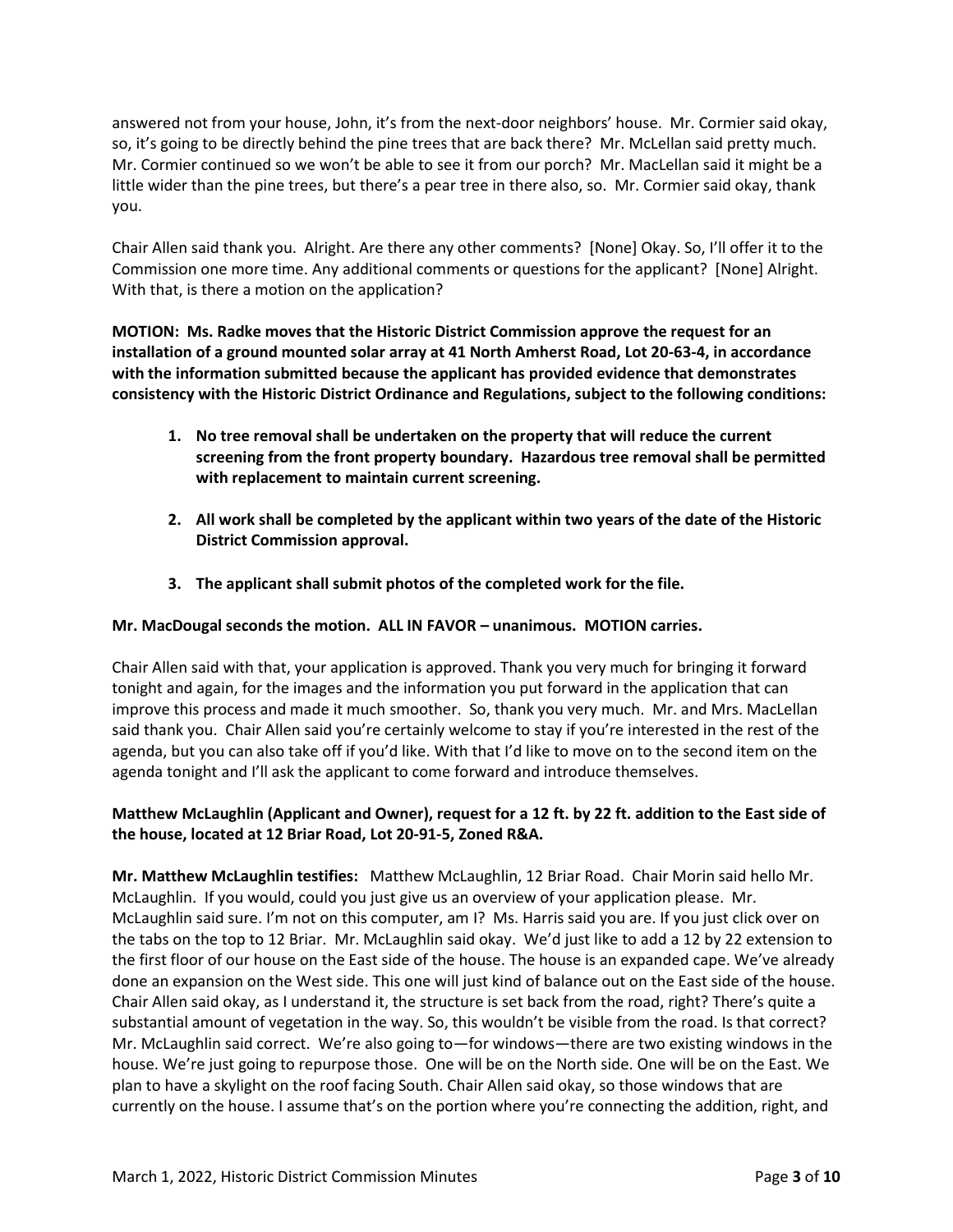you're just going to move those to the outside? Mr. McLaughlin said correct. You're absolutely correct. Chair Allen said I see here on the screen that the singles, windows and siding are all going to be matching the current house. Mr. McLaughlin said yes. I have a piece of the shingle if you want to see it. One blew off my house in January, so… [laughter]. Chair Allen said everything serves its purpose, right? Mr. McLaughlin said there you go. Do you guys want to pass it around? [Commission members decline]

Ms. Radke asked you're going to be putting a new roof on the entire house, or just that? Mr. McLaughlin said no, no, no. Just the new, yes. Just the new section will get a new roof. I'll repair this part. The siding will match the existing siding. We have white vinyl siding for our house. That will be matching what we currently have. The new shingles will be the same—architectural gray shingles to match what we have. Ms. Harris added the elevations are there if you want to scroll through to get to them. Mr. McLaughlin said that's kind of what it looks like as a site plan. These drawings that I had were from the architect's drawings when we built the house. I've saved them. So, I just kind of added. That's a front view of the house. You can see what the addition will roughly look like—same windows. The roofline will be a little bit lower. Chair Allen asked is the second window on the left side or the back side of the addition? Mr. McLaughlin said it will be on the left side of this view here. That's what it will look like looking West from the East side. There will be one window facing East, one window facing North. Chair Allen said okay, is there any vegetation, mature trees, that are going to have to get removed for this? Mr. McLaughlin said there's one tree near it. I don't think it will need to be removed, but that will be, if the building inspector says it's too close or something, I'll look at that. But I don't think it needs to be removed, no. I had photographs, too, that you should have in your package. Chair Allen said alright. I think I will just point out if there's going to be a tree removal, that's going to require an additional application to come forward before this Commission. Mr. McLaughlin said okay, I'll try and do it without removing a tree. Chair Allen said alright. Ms. Radke questioned is that one big next to it? That one behind? I'm looking at some of the photographs. Mr. McLaughlin said yes. Are they on here too? Yes. Ms. Harris said we can also look at that administratively if it's just one tree above 15 inches in caliper. It can be reviewed in the Planning Department. Mr. McLaughlin said okay, great. That's good to know. Ms. Radke said it looks like, I think it would be fine. Mr. McLaughlin said it should be far enough offline that that would not be in the way. There's a good view just looking straight from the East. You can see that the tree will not be in the footprint of the [addition]. [Commission agrees]. Chair Allen said okay, what about in terms of septic or leach field. Any concerns there or any changes that are going to be required? Mr. McLaughlin said if it required any dealing with the leach field, I'd scrub the whole project. The leach field is on that side of the house, but it should be far enough away. Again, if it does impact the leach field, I'm done. Chair Allen said alright, fair enough. Alright, those are the questions that I immediately had at the ready. I'll open it up to the rest of the Commission. Are there any questions for the applicant?

Ms. Radke said just a question, it's really pretty. It's supposed to be a sunroom or something? Mr. McLaughlin said it's probably going to be a closet—a walk-in closet off our master bedroom. The sunporch is on the other side. Ms. Radke said oh, okay. I'm just looking at this one picture with the sun going through it. Chair Allen said you're going to get nice light in that closet. It's going to be great! Mr. McLaughlin said yes. Ms. Radke said it's pretty. It goes well with the rest of the design of the house. Mr. McLaughlin said yes it does. It balances it out. It's an expanded cape, and it just makes both sides pretty much even. Ms. Radke said it does. Very nice. Mr. McLaughlin said that's the West side there with the sunroom off the East side of the house. Mr. MacDougall said and it's pretty much that same footprint that you're putting over on the other side? Mr. McLaughlin said yes, actually, the sunroom is a little bigger. Mr. MacDougall said very nice. Chair Allen asked will the roofline match the sunroom? Mr. McLaughlin said it will be similar, yes. It's not going to be—just like the sunroom is not the same size as the house's roofline—it will be something less. Chair Allen said okay, any other questions? Mr.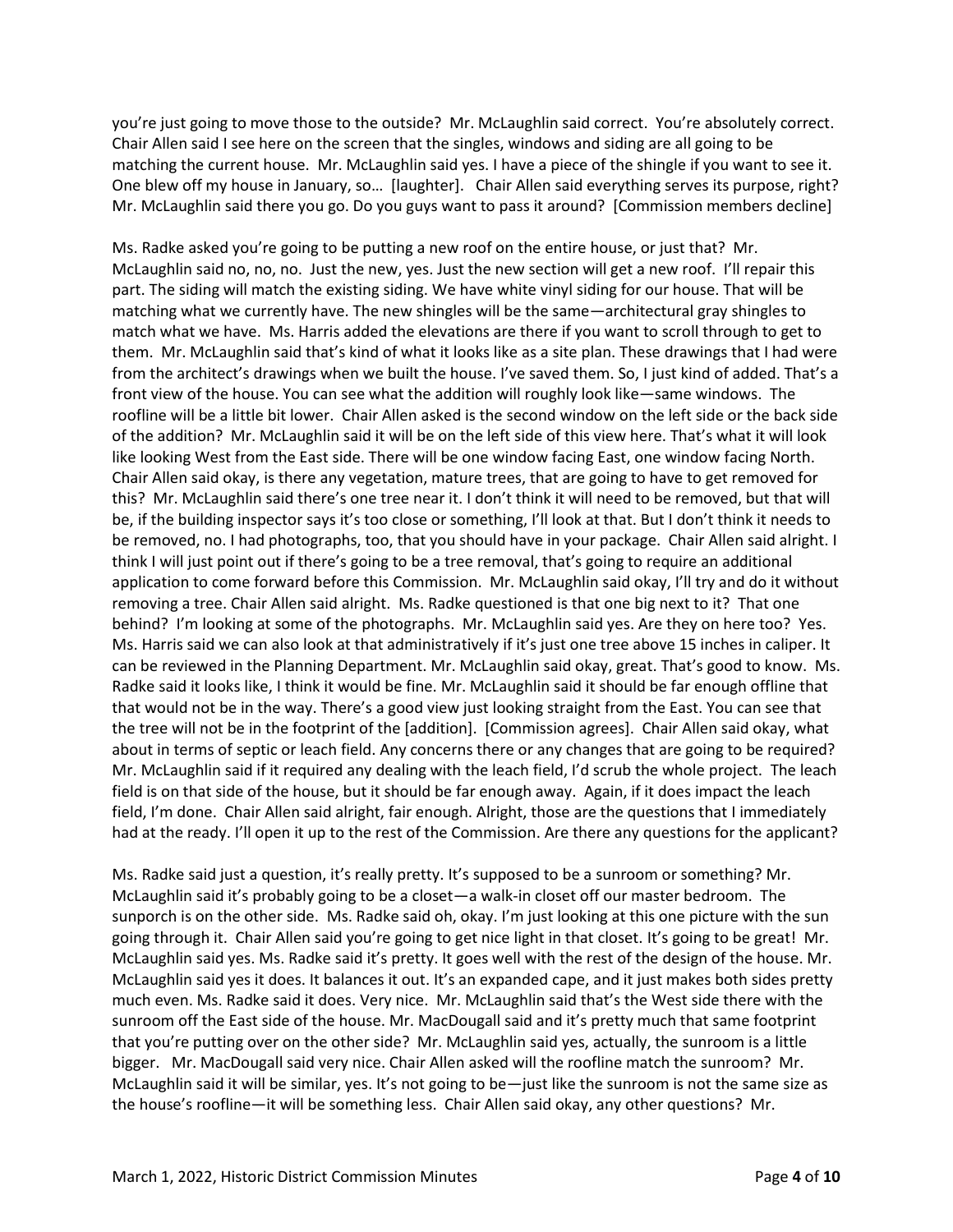MacDougall said I have no questions. Ms. Radke said very nice. I like it. Chair Allen said with that I'll open it up to the public. Is there anyone who would like to make a statement? [None] Not hearing any comments from the public, I'll open it up to the Commission one more time. Any final comments or questions for the applicant? [None]. Okay. I'll just reiterate the point that was made before. I think this is going to look great on the house. I think it's going to do a great job with balancing out the appearance here. With that, I'll open it up to a motion from any of the Commission members.

**MOTION: Mr. MacDougall moves that the Historic District Commission approve the request to construct a 12 ft. by 22 ft. addition to the East side of the house, at 12 Briar Road, Lot 20-91-5, in accordance with the information presented by the applicant because the applicant has demonstrated consistency with the Historic District Regulations and Ordinances subject to the following conditions:**

- **1. All work shall be completed by the applicant within two years of the date of the Historic District Commission approval.**
- **2. The applicant shall apply for a building permit prior to construction.**
- **3. The applicant shall submit photos of the completed work for the file.**

# **Ms. Radke seconds the motion. ALL IN FAVOR – unanimous. MOTION carries.**

Chair Allen said thank you very much Mr. McLaughlin. Mr. McLaughlin said thank you very much. Chair Allen said with that we will move on to our third piece of business tonight. That's the 266 Wallace Road. I'll invite the applicant to introduce themselves and provide an overview of the project.

## **Patricia McLaughlin (Owner), request for approval to demolish the rear portion of the residence at 266 Wallace Road, and to replace it with a 2 story 1,800 square foot addition, Lot 20-91-4, Zones R&A.**

**Ms. Patricia McLaughlin testifies:** Patricia McLaughlin, 266 Wallace Road. I've been here 2 years ago to tear down this back portion of the house. I've been here last year to just reno it. Once we did some demo, we decided it really needed to come down. So, I'm going to look to replace it with the same footprint. Chair Allen said I'm sorry, you said the same footprint? Ms. McLaughlin said the same footprint, yes. Chair Allen said alright, I think I was probably here probably both times when you were in front of the Commission before. I'll just ask a couple quick questions. Could you just give a review as to what, specifically, caused the reason to have to raze it now? Ms. McLaughlin said the foundation—we knew it needed some foundation work, but we thought we could do it from inside, pretty much. But it's a rubble foundation on the back side of that house—that piece of the house. So, once they opened it up a little bit, it was like, no. Chair Allen said okay, is it a fair characterization that the addition will match the rest of the house in terms of trim and style? Ms. McLaughlin said yes. It will be pretty much be exactly like it is now. Chair Allen said alright, I think—I'm going to speak off the top of my head on memory here—but I think the images show a couple different views of windows. Is there a specific window that you're planning to put in here? Ms. McLaughlin answered the windows are going to be this Brick Mill series, but they'll be—in the front of the house, they're 2 over 2 and in the back, they're 2 over 1. But this is the series that he's going to use. Chair Allen said so in this particular section, it will be a 2 over 1? Is that right? Ms. McLaughlin said this is the back that you're looking at, and it will be 2 over 1. Chair Allen said okay, is that different, or aligned with the rest of the house? Ms. McLaughlin said it's what's there now. Chair Allen said okay, I will open it up to any other members of the Commission that have questions.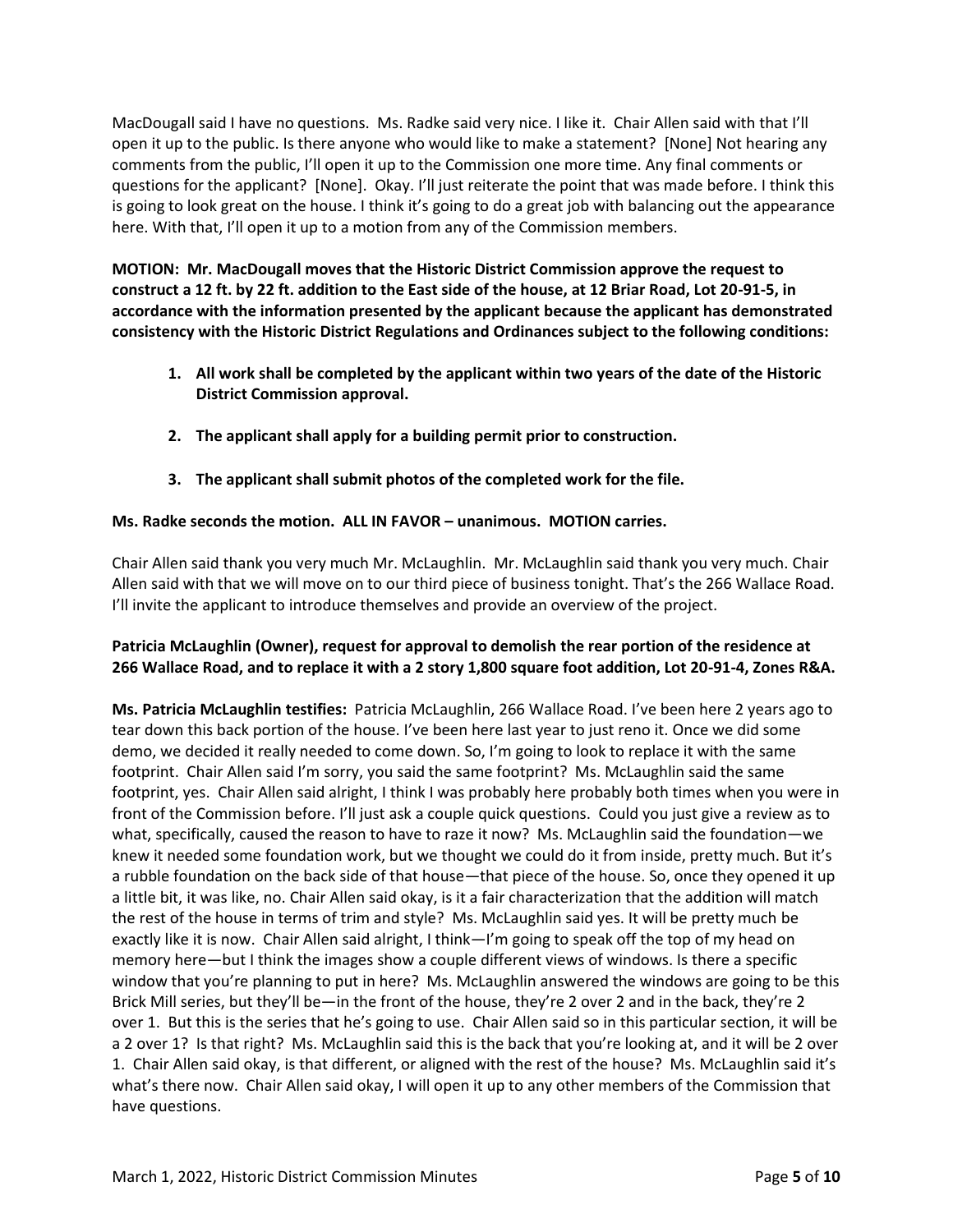Ms. Radke said it's pretty straightforward. Mr. MacDougall said I do remember this, and everything was all approved, pretty much, one time, with all the siding and the windows and everything. Yes. Chair Allen said alright. Mr. MacDougall said no sense in beating a dead horse. Chair Allen said alright, if there are no other questions or comments, I'll open it up for any comments from the public. Would anyone like to make a statement? [None] Not hearing anything from the public, I will offer it up to the Commission one more time. Any additional comments or questions here? [None] So with that, I will entertain a motion if there is one on the application.

**MOTION: Ms. Radke moves that the Historic District Commission approve the application for demolition to the rear portion of the residence at 266 Wallace Road, Lot 20-91-4, and to replace it with a 2 story 1,800 square foot addition, as requested by the applicant in accordance with the information submitted. As the applicant has provided evidence that demonstrates consistency with the Historic District Ordinance and Regulations. The approval is subject to the following conditions:**

- **1. The applicant shall submit specifications for the windows to be installed for review and approval by Staff prior to construction. Minor alterations and material changes during construction should be submitted for review and approval by Planning staff.**
- **2. The applicant shall revise the architectural elevations to note the height of the addition.**
- **3. Demolition of the residence is limited to only the rear wing. Any additional demolition shall require HDC approval. The applicant shall exercise care to protect the remaining portions of the residence from damage.**
- **4. The applicant shall remove debris associated with the demolition within 30 days of removal from the property.**
- **5. Prior to the issuance of a Certificate of Occupancy for the addition, all improvements shall be complete.**
- **6. All work shall be completed by the applicant within two years of the date of the Historic District Commission approval.**
- **7. The applicant shall submit photos of the completed work for the file.**

#### **Mr. MacDougal duly seconds the motion. ALL IN FAVOR – unanimous. MOTION carries.**

Chair Allen said alright, thank you very much, Mrs. McLaughlin. The application passes. Ms. Radke said good luck. Chair Allen said with that, we can move on to the first item of other business.

#### **Other Business**

**Regulation Amendments – Solar Energy Systems** – Chair Allen said Jillian, did you want to provide an overview for that one? Ms. Harris said yes, as you noted earlier in the meeting, we have seen an increase in the applications for solar in the Historic District over the past year or two. There is also a proposed Amendment on the ballot next week for solar energy systems. At our last meeting, we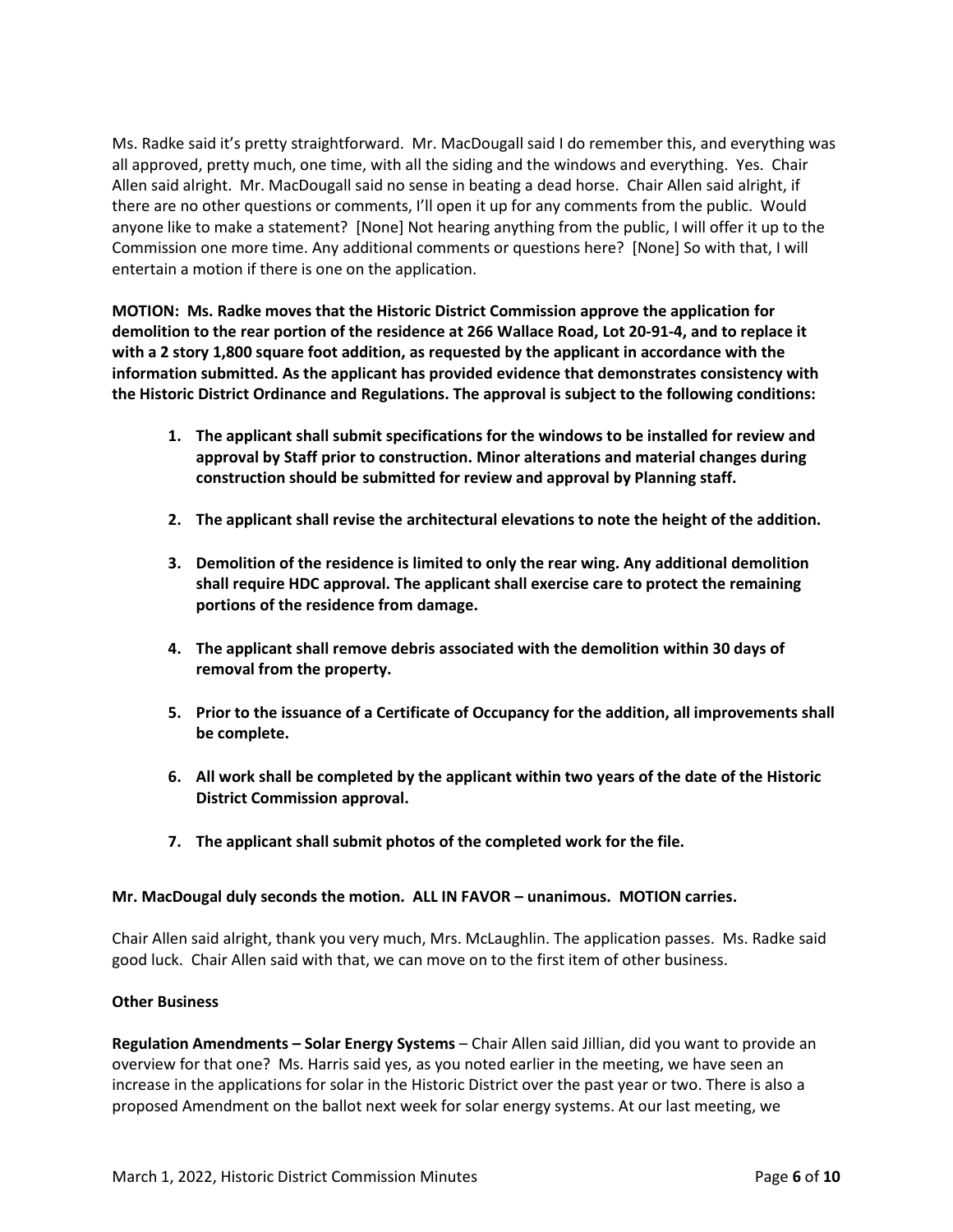discussed some updates to the regulations for the Historic District, to address siting and design guidelines for solar energy systems in the Historic District. So, I've put together a draft regulation update. I'll just go through the specifics of that. I pulled it up on the projector for the benefit of the public.

It starts with Amendments to Article III, which are Specifications for Applications, and notes that the installation, addition or modification of a solar energy system is now an activity that would require a certificate of approval. It was previously required, but this solidifies that within the regulations.

Then under Article IV – Design and Construction Requirements, we would add a new Section 285-28 for Solar Energy Systems. It starts with the Bedford Historic District Commission recognizes that Solar Energy Systems can allow for significant improvements to historic properties and finds that it's in the public interest to encourage the use of solar energy systems as a clean, renewable energy source. The purpose of this regulation of solar energy systems in the Historic District of the Town of Bedford is to allow for the installation of these systems in the least visible location possible and to encourage the use of solar energy without compromising the historic value of the structure or site.

Then it goes into the requirements that it shall conform with the Zoning Ordinance and additionally in the Historic District, it would have additional regulations which are listed as 1 through 10 in this draft Amendment. It notes that a certificate of approval is required. It notes that they shall be designed, sized and located to minimize their impact on the character of a historic building and the surrounding landscape. Number 3 notes that the systems shall be placed to avoid obscuring significant features or adversely affecting the perception of the overall character of the property. Four notes that they shall be located to minimize visual impacts and that ground mounted solar energy systems shall be located to the side or rear of the principal structure and so as not to be visible from abutting properties and the public right-of-way to the greatest extent possible. Five notes that consideration shall be given to installing solar energy systems on an addition or a secondary structure where applicable, for roof mounted systems, so that they would avoid altering the historic structure. Six notes that the Historic District Commission may require reasonable screening and buffering of the ground-mounted solar arrays. The screening may consist of existing vegetation, or the Commission may ask for site specific screening, such as evergreen landscaping, suitable fencing or a combination. And that the screening would have to be maintained during the operative lifetime of the certificate of approval for that system. Seven notes that installations shall use the least invasive method feasible to attach solar energy systems to a historic roof. This is to avoid damage to significant features and historic materials and so it can be removed, and the original character easily restored. And then in order to minimize visual impacts, colors of equipment and assemblies shall either be muted or match nearby materials and colors. And solar panels shall be positioned to minimize glare onto neighboring properties and rights-of-way. Number 9 notes that roof-mounted solar energy systems on pitched roofs shall be on the same plane as the roof and positioned so that it's in the least visible location. And 10 asks that all supplementary equipment and supply lines that are associated with the system shall be placed in an inconspicuous location or concealed from view with architectural elements or other screening. This language is added to specify how the installation or modification of a solar energy system in the Historic District will be reviewed by the Commission. So, all these elements would be items that the Commission would ask the applicant to speak to, or to address. Chair Allen said alright, thanks very much for the overview. I'll just offer an initial thought to get us going here. We talked about a lot of these at the last meeting, but I think this is an important step for this Commission. I think it removes a substantial amount of ambiguity in applications that come forward to understand how it relates to the Historic District Commission itself and the goals of the Commission. I think this is a great addition, but I certainly am open to talking about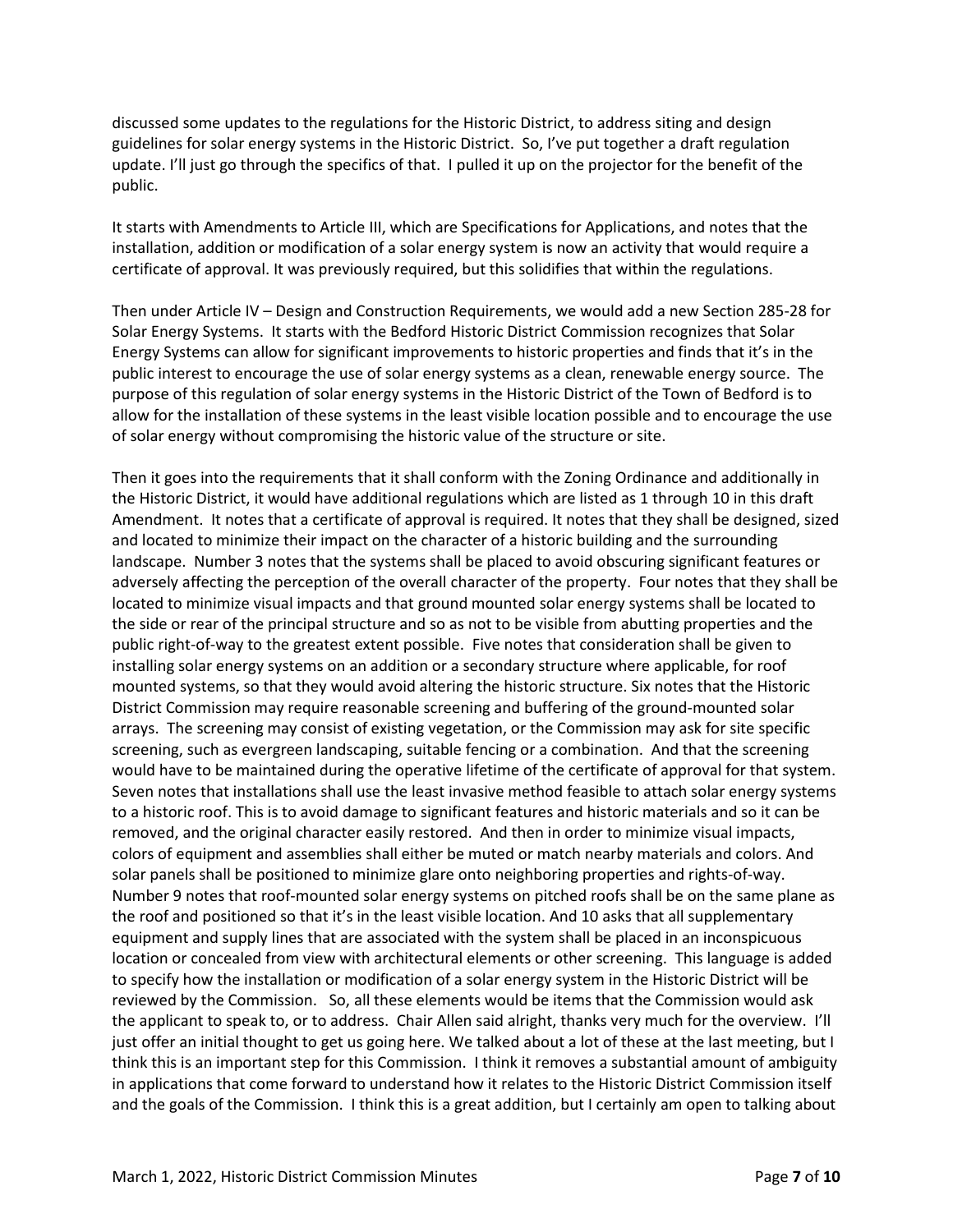any points of concern or questions. So, I'll open it up to anyone that has any questions or comments on this. Mr. MacDougall said I think it's great to do this because it defines what questions we already ask. It prequalifies them to know what is expected of them. I think it's great. Ms. Radke said just to piggyback on that—so if an applicant comes in, they'll be given this ordinance so that they can go through that like a checklist. Ms. Harris said yes, it will help to clarify that for the applicants before they come to the Commission, so that they can design it in a way that meets these criteria. Chair Allen said so it would appear on the actual application? Or this would be an addition? Ms. Harris said it would appear within the Regulations which the applicants would have access to or be given. Ms. Radke said it's good. It really does outline some expectations. Clearly, we have to look at the Historic District a little bit different than the rest of the community. There are some extra measures that they need to follow just so we can keep the rural character of the Historic District. Hopefully this will assist us in making those decisions, as well as the applicants. First and foremost, you have that they have to go by the Town one, because it has the heights and all that stuff, correct? [Commission agrees] So, we'll allow the same height here as we would the rest of the Town, correct? Mr. Harris said yes, with the addition of potentially more screening or if there's a better location on a property, we could recommend that as well. Chair Allen asked Jillian, this wording is informed by and in line with what we've seen in other Historic District wording, is that true in other towns or areas that have had it? Ms. Harris said yes, actually, I had meant to send you a couple of examples. There are only a handful of communities that have specific guidelines for solar energy systems in their Historic District Regulations. But this is in line with a lot of what I saw in those, and it's also informed by the Zoning Review which was done by SolSmart through the Energy Commission as well. They had some recommendations in their review, which we've incorporated into these regulations as well. Chair Allen said thanks. Alright, are there any other questions or comments? Or we can entertain a motion if there is one. Ms. Radke asked it would be a motion to put a public hearing, correct? Is that correct? Ms. Harris said yes. The next step would be the hearing. Ms. Radke said that's what I thought.

**MOTION: Ms. Radke moves that the Historic District Commission schedule a Public Hearing for consideration of the recommended Amendments to the Historic District Commission Regulations to include design and construction requirements for solar energy systems for the April 5 th , 2022, HDC Meeting. Mr. MacDougall duly seconds the motion. ALL IN FAVOR – unanimous. MOTION carries.** 

Chair Allen said so that passes, and we will plan to have a public hearing in April. With that, we will move on to the second piece of other business, which is the Certified Local Government Program application.

**Certified Local Government (CLG) Program Application -** Chair Allen said Jillian I think you have an overview on that one too. Ms. Harris said yes, just as a little bit of background on the Certified Local Government Program: It is administered by the NH Division of Historical Resources and this division helps distribute Federal Historic Preservation funds disbursed by the National Parks Service. Some of the funds are specifically allocated for the division of Certified Local Government Program. Communities wishing to become designated must fulfill certain requirements related to historic preservation. These funds can be used for a variety of efforts, including training and technical assistance, surveys, architectural plans, engineering reports, and in some cases, brick and mortar work that's done on National Register properties. There are maybe two dozen communities that participate in this program in New Hampshire. Staff feels that Bedford already fulfills many of the requirements for the CLG program. Pursuing certification would be beneficial for the Town if we were to try and access some of the CLG funds for projects in the Historic District or outside the Historic District in the future. The Commission had approved moving forward to submit an application in May of 2018 before I came to the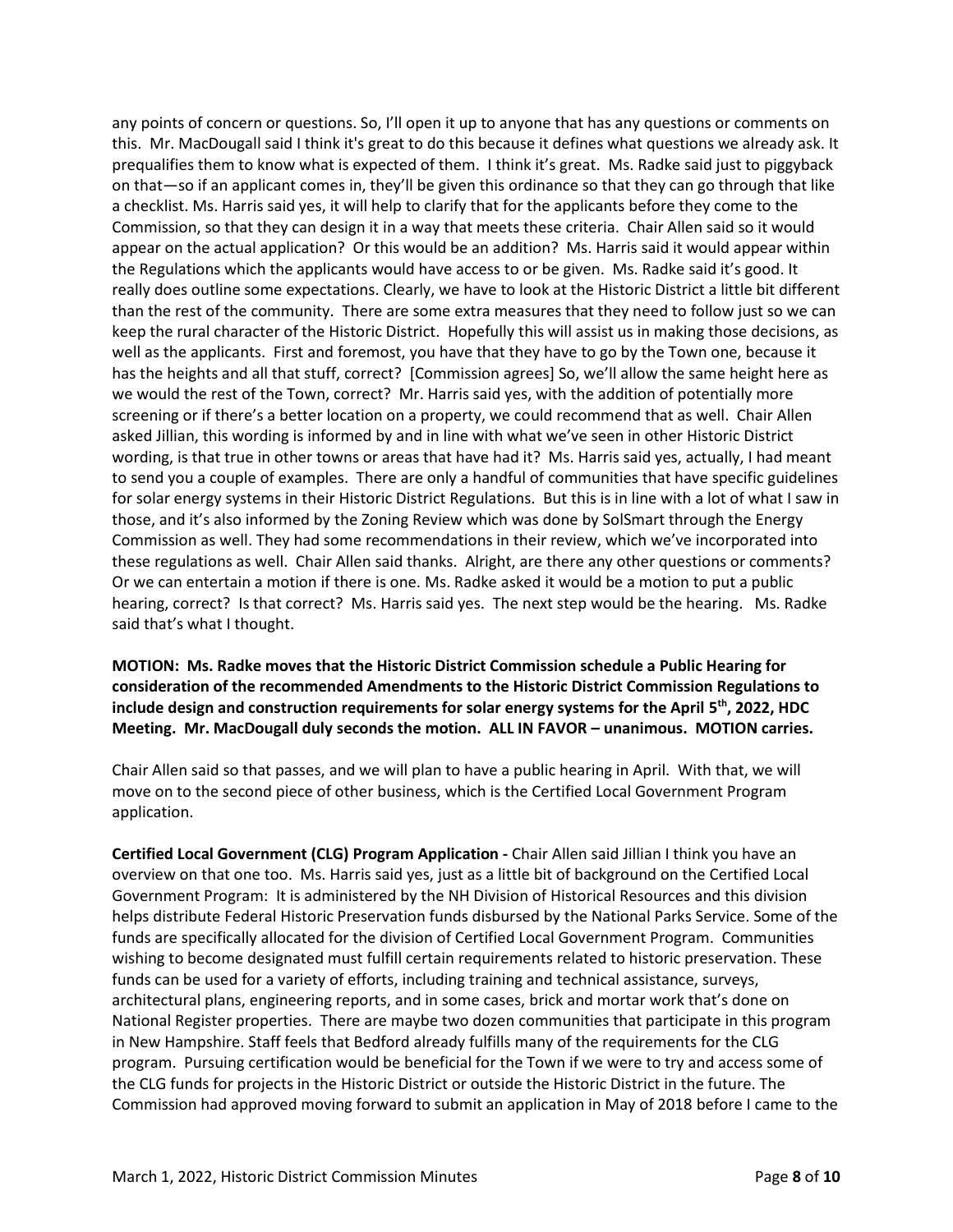Town. It looks like due to some staff turnover, both within the Planning Department and within the New Hampshire Division of Historical Resources, the application never got fully processed. So, I inquired recently what the status of the application was after learning that the Commission had submitted one in 2019. It looks like it's just waiting for a final review. So, I'd like to move forward with pursuing the CLG allocation for the Town of Bedford and submitting that application, but the Division has asked for an updated membership list and also resumes from the members that are on the Commission currently. So, this doesn't require any further action, but I just wanted to let the Commission know that we would continue to pursue the CLG for the Town of Bedford, and that I would be sending out a survey so that I can get some updated bios to include in the application.

Ms. Radke said I have a couple questions on it. If we get approved, then we can fill out grants or get grant opportunities and funding so, things like that? Ms. Harris said yes. Ms. Radke asked what do you envision some of the funding to be, and it only has to go in the Historic District area, right? Ms. Harris replied it can be used for Historic properties outside of the district. Ms. Radke said oh it can, okay. Ms. Harris continued, and I don't have the specifics on the bricks and mortar. It sounds like the brick-andmortar projects are very few and far between with this funding. But it can be used for stuff like updating the survey within the Historic District, the photo survey, which looks like it was last done in 1991 so it's probably a good time to update that survey for the Historic District. That's the type of project this could be used for. Ms. Radke said wow, I think that's exciting. Chair Allen said there are probably a couple changes since '91, right? [laughter] Ms. Harris said yes. Chair Allen asked how long is the review cycle once we've put in resumes and names? Ms. Harris said I'm hoping not 2 years. [laughter] I think once we submit this, I'll be obviously pursuing the division to make sure that it moves along. But it may depend on the National Park Service as well so it could be a few months, I'm guessing. Ms. Radke asked what are some other municipalities that have this? Do you know of any? Ms. Harris said Amherst, Goffstown, Londonderry and Nashua all have it within our area. There are over 2 dozen so there are others as well. Mr. MacDougall said I suspect that was when Wallace Road, you had to come out Wallace Road and take a right to get on Wallace Road again by the, back in '91, right? That was before they met and went straight across. You weren't around for that. Ms. Harris agreed, yes, I was not. Mr. MacDougall asked were you guys? Ms. Radke said no, what happened? So, off of 101? Mr. MacDougall replied Wallace Road did not always go straight across. Mr. Radke said so in between 101 and Wallace? Mr. MacDougall said yes. When you come down one side to 101 and then you'd have to take a right and then continue on, or maybe it was just a yellow blinking light there? Mr. Radke said I remember the blinking light. That was in 199… Mr. MacDougall said I thought they had to change the road or something. I could be imagining it. That was a long time ago. Ms. Radke said my first—I was living in Nashua at the time coming up here to see a friend that I worked with at the college. She lived in Bedford. We were driving up and of course we're coming up Wallace the back way and a blinking light and 101, and I'm like oh my gosh, this is horrible! Cars are coming like this and I'm like how are we going to cross this road?! It was horrible. I think about a year later they put a light up. Mr. MacDougall said a lot of changes in the past 20 years—30 years. Ms. Radke said and then the barn where the bank was, so it was very different back then. Down memory lane, huh? Mr. MacDougall said yes. Ms. Radke continued this will be great for the Town. I think this is wonderful. Mr. MacDougall agreed. Ms. Radke said congratulations for moving forward on this and getting it back to life again. Thank you, Jillian. Mr. MacDougall added and dusting it off. Mr. Harris said that's all I have on that one. Chair Allen said alright, thanks very much. With that we can move onto approval of minutes from the January  $4<sup>th</sup>$ meeting. I don't recall who was at that meeting. Were you at that meeting, Lori? Ms. Radke said I was. Chair Allen said okay, and Steve, you were as well? Mr. MacDougall said I believe so, yes.

#### **Meeting Minutes January 4, 2022**